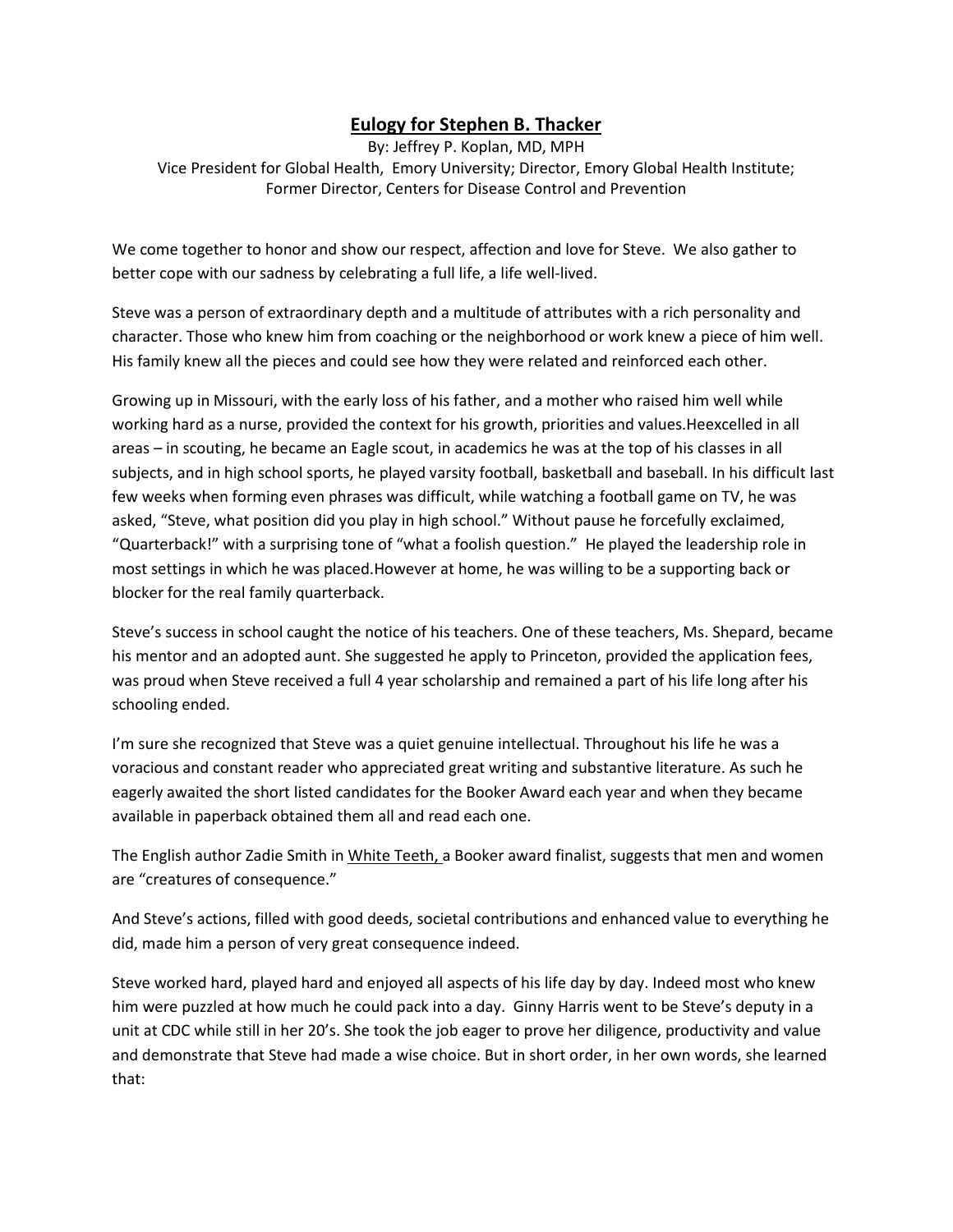"Steve was the hardest working guy I had ever met.When I arrived (on time) at Clifton Road, he had already exercised and accomplished a great deal at his desk. When

I was starving for lunch; he pulled out a 6 oz can of V-8 juice and kept on working. When Ileft for the day to relieve her son's babysitter, Steve went by the CDC library to pick up another huge pile of manuscripts to read at home. "

She adds, "I don't think he slept. Hard as I worked, I never held a candle to Steve's prodigious workload and output."

But this hard work and productivity were only part of the story.

Stevehad perspective on life and kept its components in balance. I had the pleasure of working on several papers with him and on one of these; we were making progress over the course of an afternoon, when he warned me that he'd be leaving me at 5:15. I ignored the warning and was a bit surprised when, at 5:13, he began gathering his papers, made clear that his next role was basketball coach and invited me to either continue sitting in his office or meet again the next day. He provided a great role model for setting clear and balanced priorities. Steve started coaching girls' basketball when Maria and Gabriella were on the team but continued at IHM and Pius for another 20 years.

Aside from his support for girls' basketball, for which Maria and Gabriella may have been somewhat less enthusiastic than their Dad, Steve was deeply devoted to them and their well-being. He was loving and very proud of them.

I'd like to run through some of Steve's attributes that all of you will recognize:

**Dependability** – Steve was a go-to guy. When a tough task needed a task-master, get Steve. That's why in his career at CDC, Steve in addition to permanent positions of high authority was often asked to chair a committee or board, to serve as an acting director of a major organization unit and to represent CDC in the upper echelons of government. He would take on difficult and sometimes unpalatable tasks, do them well, and on schedule. An example was that he chaired a committee that both judged CDC staff for promotions and awards in the Commissioned Corps of the US Public Health Service and negotiated with Washington to encourage that the promotions and awards be given. Such tasks mean wading deeply into governmental bureaucratic red tape, dealing with ego challenged General Patton wannabe's and inevitably having to make decisions that pleased a few and disappointed many. Steve took on the task with a high sense of responsibility and made that committee hum. Through his strengths he got more promotions and awards for CDC staff than anyone even imagined previously and did it in an efficient and almost painless manner. The man could make a silk purse out of a sow's ear.

In a similar vein, Steve was **steady** – in a time of chaos, fear, confusion, he was rock steady, radiating a "calm in the storm" manner that was infectious and steadied all those around him. Who better to address epidemics? Who better to go to Philadelphia and address Legionnaire's disease, which he did barely days after his arrival in Atlanta as an EIS officer.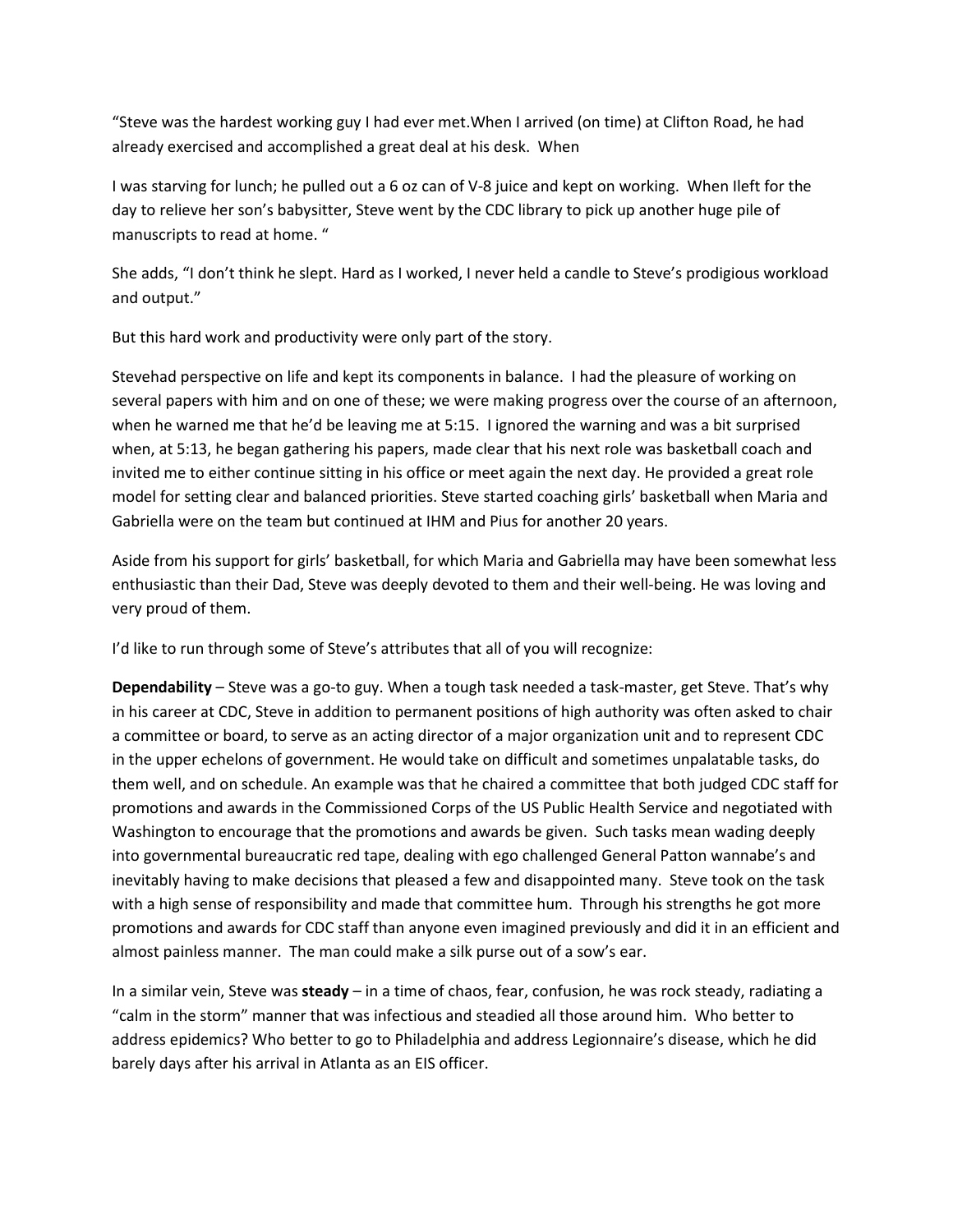But he balanced the virtues of "dependable" and "steady" with the warm traits of **affable**, **kind** and **caring.** He treated everyone with kindness and respect. He was fun to be with at play or work. He thoroughly enjoyed a good party with loud music and dancing, a good book or movie, and fine food and wines. Steve also had a rare ability to exude both confidence and humility at the same time. He was comfortable in his own skin and made all who interacted with him similarly comfortable. In 34 years of friendship, I never ever heard him curse. I never heard him raise his voice at anyone. He rarely offered a negative opinion of anyone. And he was quick to smile and laugh. Displeasure could only be detected by an increased tension in his jaw and narrowing of his eyes. The wise made note of such a reaction.But his default facial expression was a **smile**.

Iris Murdoch, winner of the 1978 Booker, wrote "Being good is just a matter of temperament in the end." Dostoevsky wasn't eligible for a Booker but noted that "if you wish to glimpse inside a human soul and get to know a man… watch him laugh. If he laughs well, he's a good man." And Steve was a very good man by these criteria.

Steve was also **focused and self-disciplined**. He rarely deviated from his preferred pattern – whether that was rising well before dawn to begin work, ensuring his commitment to daily exercise, or limiting lunch to a 6 ounce can of juice followed by admirable attention to dental hygiene.

Part of that focus was a remarkable balance of family, home, work, play, physical rigor, intellectual rigor, etc. Some here may know Steve primarily from one aspect of his full life – basketball or sharing Braves season tickets or school related activities of Maria and Gabriella or public health work at CDC. But he had many interests – stamp collecting, exploring his family history, baseball and his favorite player, Stan Musial – and brought his long list of attributes to everything he did. He had no conflict about where he needed to be, when it was time to coach girls' basketball or see a movie with Luz.

Steve's career at CDC illustrated his high intelligence and how he valued science and quantitative skills. But his love of epidemiology could wander into the rest of his life. Steve labored for many hours, treating the DeKalb County summer swim league record books as sacred archival material in order to compile the Briarcliff Beach Clubswimming records with age groups, swimmer names, events and timessuch that this information could grace a wall at the club for many years.

But he had no tolerance for pretense or ego. He was unimpressed by title or position and was concerned with social determinants of health long before they became fashionable. In medical school in 1969,Steve was active in a student group that sought to address health and health care inequities, racism, poverty, and a range of other social ills. Steve volunteered to present the Dean a letter of protest or outrage or some such, on an issue that evoked a passionate response. When told the Dean was too busy to see him, but just leave the letter, he declined and sat for hours in the Dean's outer office until the Dean tried to exit his suite. Steve politely intercepted him, presented the letter with some thoughtful and persuasive verbal commentary and went back to class. So, add **fearless** and **persistent** to his attributes. This event was also the first introduction to Steve of a young staff person in the Dean's office, Luz Fortes.